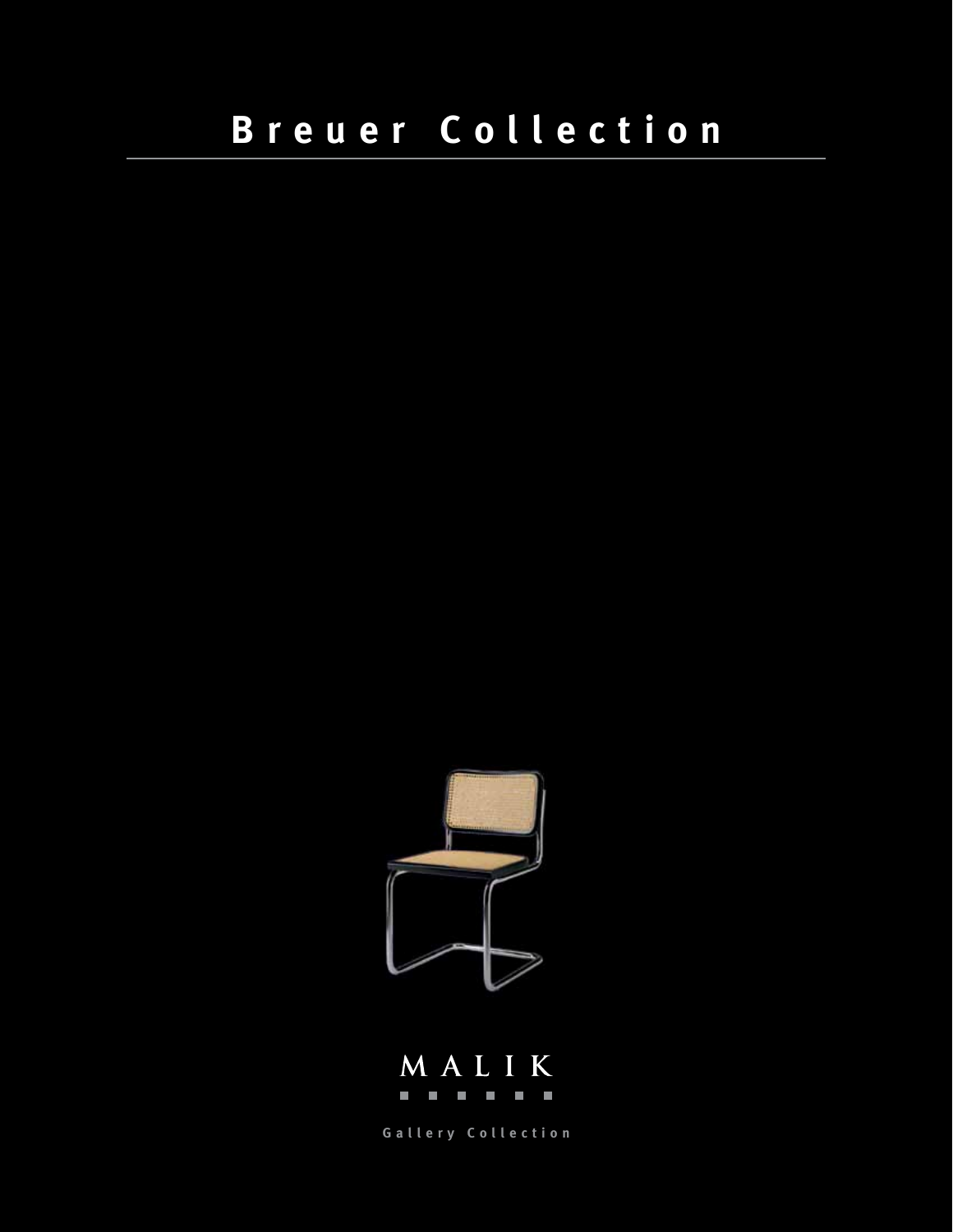

#### **Marcel Breuer (1902-1981)**

Marcel Breuer is considered one of the fathers of Modernism. During his career he was an architect, teacher and furniture designer. As a student and teacher at the Bauhaus School, Breuer focused on the integration of technology, materials and art.

### **Cesca Side Chair**

# **MC-C-310**

**H** 31 1/2" **D** 22" **W** 18 1/2" **SH** 18 1/4"



#### **Cesca Arm Chair**

### **MC-C-311**

**H** 31 1/2" D 22" **W** 23 3/4" **SH** 18 1/4" **ArH** 27 1/2"



**MC-C-304 B114 Stool**

**H** 30 1/2" **Dia** 17"

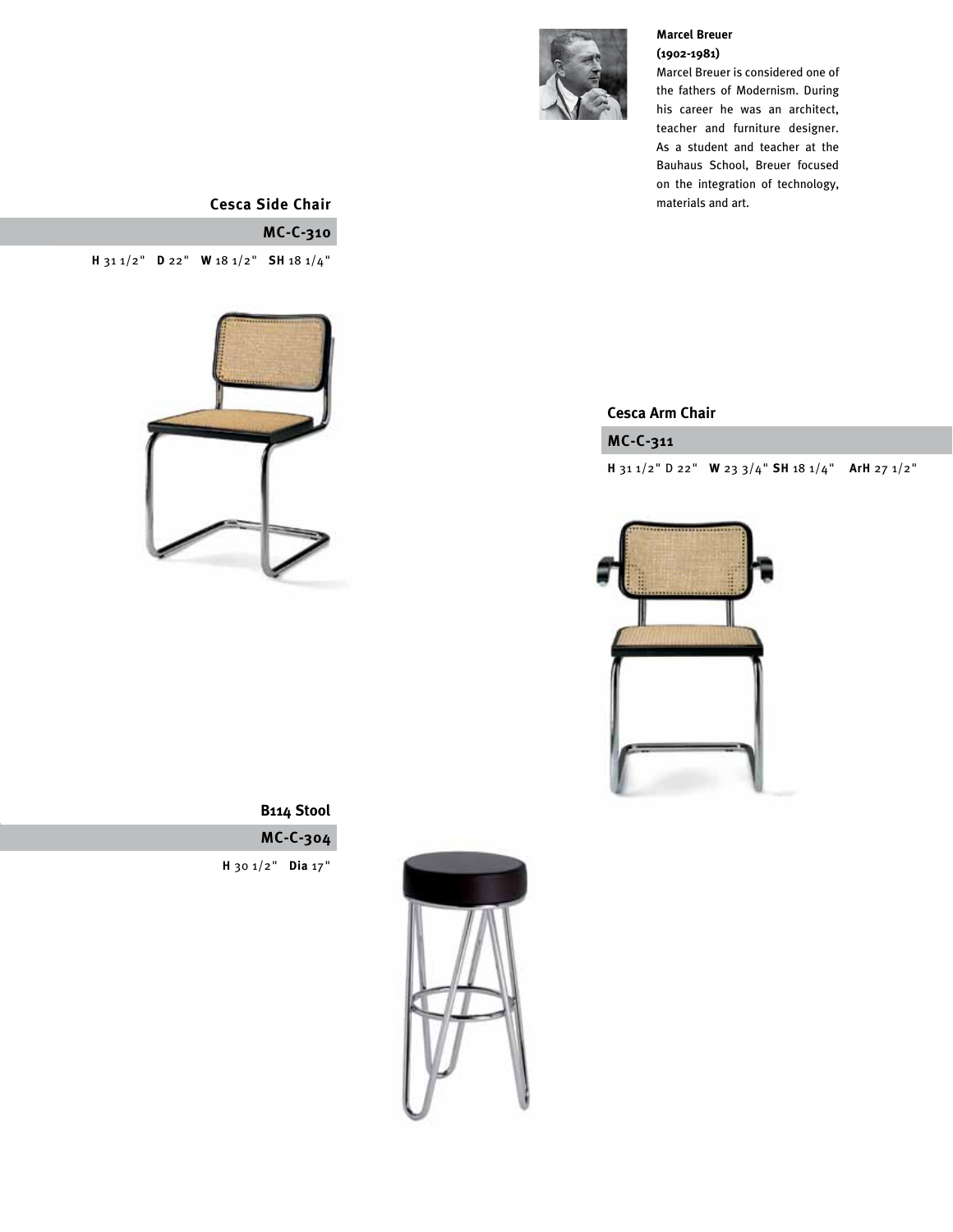## **Wassily Chair**

**MC-C-301**

**H** 29 1/4" **D** 26 1/2" **W** 30 1/4" **SH** 16" **ArH** 22 1/2"



## **Laccio Small Nesting Table**

**MC-T-302 H** 18" **D** 19" **W** 21 3/4"



# **Laccio Large Nesting Table**

**MC-T-303**

**H** 13 3/4" **D** 19" **W** 53 1/4"